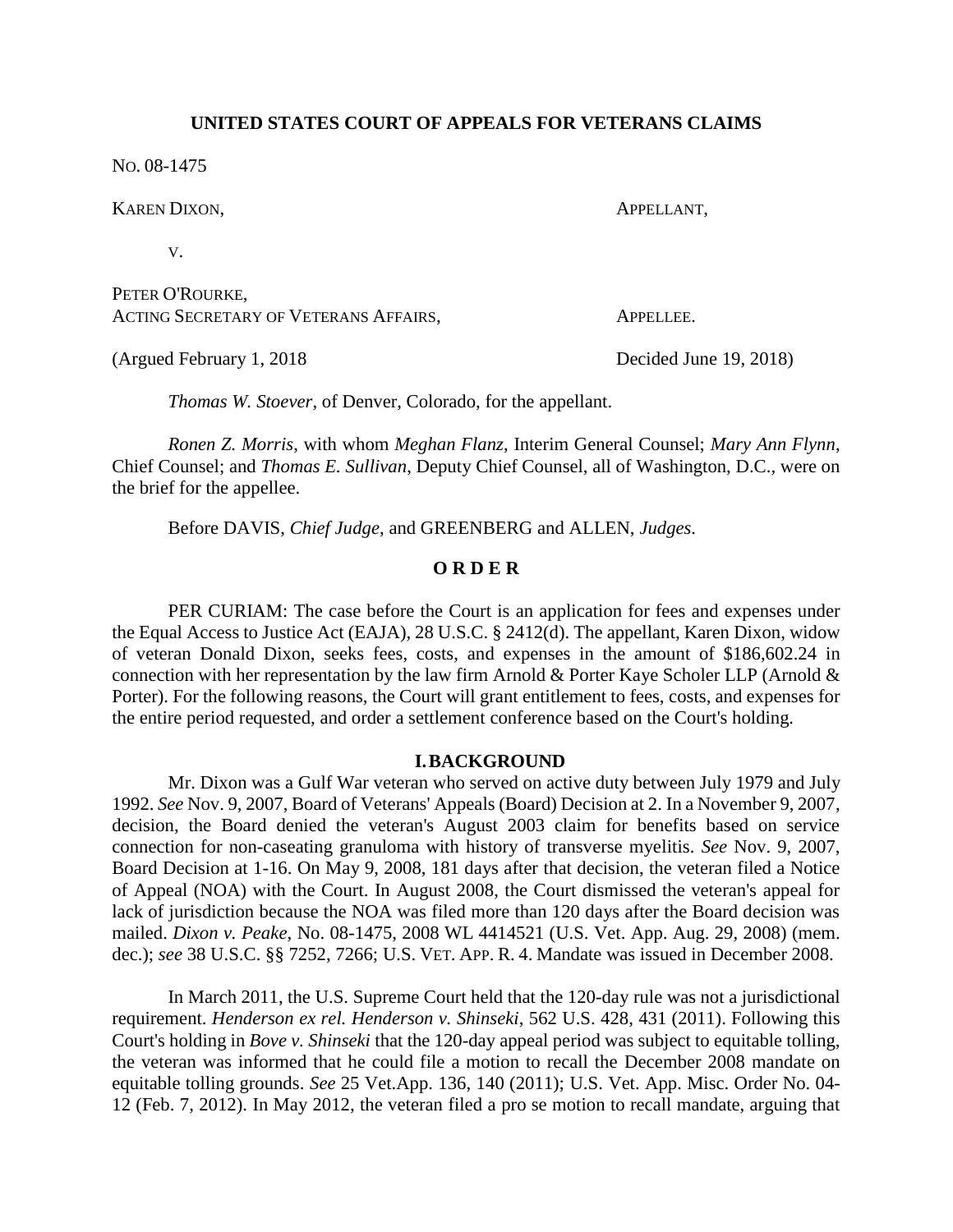he missed the 120-day appeal deadline because he was so physically and mentally ill that he was unable to concentrate or work on his appeal. The Court denied the veteran's motion on August 14, 2012, explaining that the veteran had not demonstrated that his untimely NOA filing was the direct result of his illnesses, even though the appellant had submitted a letter from his VA treating physician asserting that the appellant was unable to focus on the appeal in the months following the November 9, 2007, Board decision. *Dixon v. Shinseki*, No. 08-1475, 2012 WL 3291861 (U.S. Vet. App. Aug. 14, 2012) (order).

On August 24, 2012, Arnold & Porter began representing the veteran on a pro bono basis; attorneys Thomas W. Stoever, Jr., and Sterling J. LeBoeuf were assigned to the veteran's appeal. On August 28, 2012, the veteran moved for an extension of time in which to file a motion for reconsideration or panel consideration of the August 14, 2012, Court decision. In October 2012, the veteran filed a second motion for an extension of time and a motion for leave to file a motion for reconsideration or panel review. The veteran alleged that VA interfered with his ability to file to motion for reconsideration.<sup>1</sup> One week later, the Court denied both motions.

The veteran appealed to the Federal Circuit, which in February 2014 reversed the August 2012 decision of this Court and remanded the matter for the veteran to have an opportunity to secure and submit his claims file and for the Court to consider the letter submitted by the veteran's VA treating physician. *Dixon v. Shinseki*, 741 F.3d 1367, 1379 (Fed. Cir. 2014).

While the Court was considering the case on remand, the Court was informed that the veteran died in November 2013, and the appellant was substituted in the veteran's case. In April 2014, the Court ordered the parties to submit argument on the issue of equitable tolling.

In response to the Court's order, the Secretary stated that he believed that the criteria for equitable tolling had been met and that he was "unopposed to the application of equitable tolling in the instant case." Secretary's June 2, 2014, Response (Resp.) at 5-6. Despite this concession, in November 2014, the Court again denied the motion to recall the December 2008 mandate, holding that the Court may sua sponte dismiss an appeal for being untimely. *Dixon v. Gibson*, No. 08-1475, 2014 WL 3610404, at \*5 (Vet. App. July 23, 2014). The appellant appealed this decision. In March 2016, the Federal Circuit reversed and remanded, holding that the Court erred in concluding that it possessed the authority to "resolve timeliness in the face of the Secretary's waiver by granting him relief that he explicitly declined to seek." *Dixon v. McDonald*, 815 F.3d 799, 803 (Fed. Cir. 2016).

On June 16, 2016, the Court ordered that the May 2008 NOA be accepted as timely filed. In November 2016, the Court granted the parties' joint motion for a partial remand.

 $\overline{a}$ 

<sup>&</sup>lt;sup>1</sup> On September 5, 2012, attorney LeBoeuf requested the veteran's VA claims file. Declaration of Rebecca Golz at 1. He was informed that the claims file had to be inspected in person at the regional office (RO) and could not be inspected until October 1, 2012, just 3 days before the original motion for an extension of time expired. *Id.* at 2. While at the RO, the legal assistant reviewing the file was constantly monitored, told to stop her document review after 2.5 hours, and was requested to leave the building before receiving copies of the claims file documents she found pertinent. *Id.* at 2-3. Furthermore, when LeBoeuf attempted to secure a signed declaration from a VA physician who had treated the veteran for conditions that allegedly prevented him from timely filing the original NOA, VA prohibited the physician from signing the declaration. Declaration of Sterling LeBoeuf at 1-2.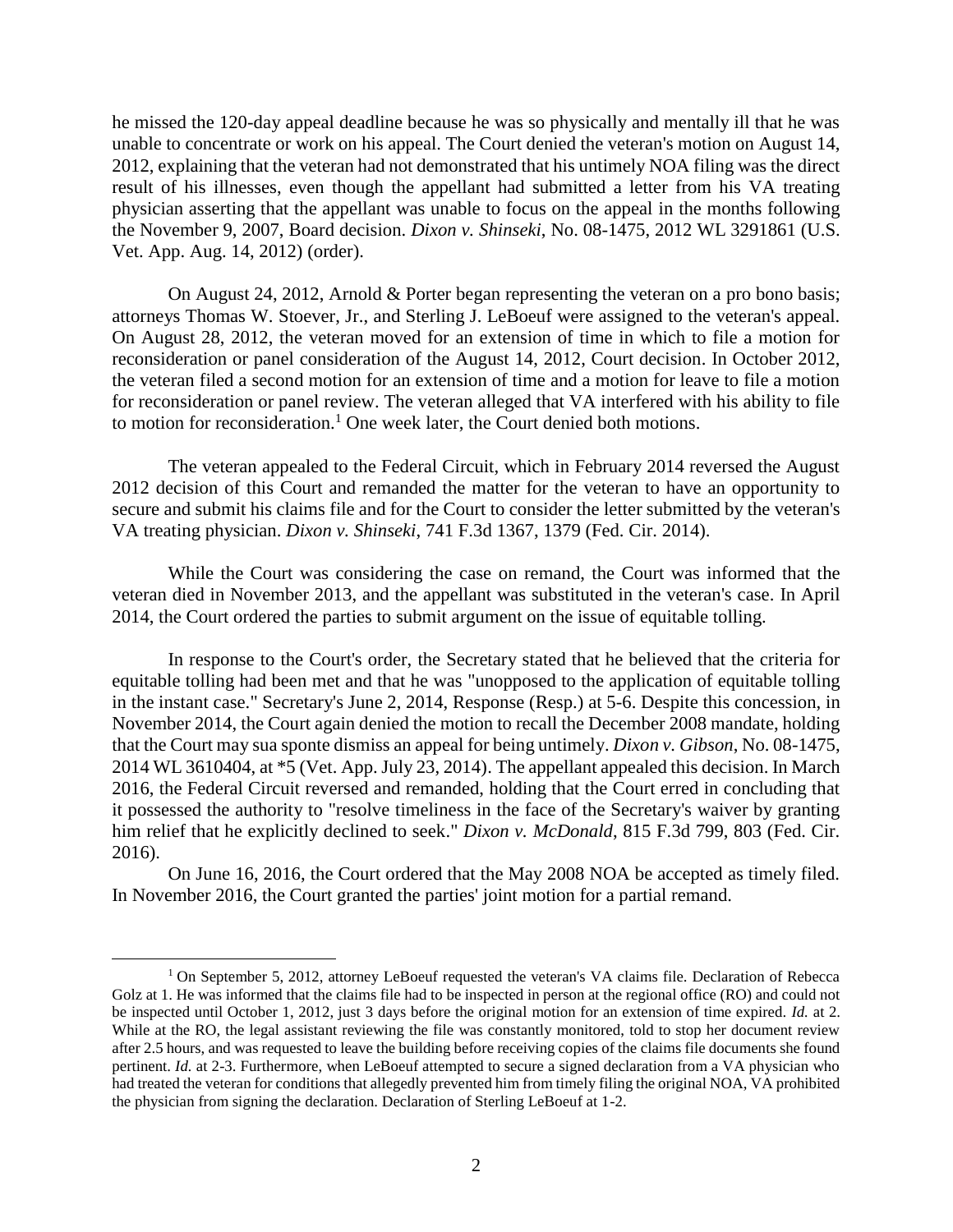## **II. ARGUMENTS**

On January 25, 2017, the appellant filed an application for fees, costs, and expenses under the EAJA in the amount of \$186,602.24. Appellant's Amended Application for Award of Attorney's Fees & Expenses (EAJA Application). The appellant seeks \$164,208.66 in attorney fees for 775.8 hours of attorney work at a rate of \$193.66 per hour and 120.2 hours of paralegal work at \$116.20 per hour. EAJA Application at 10-11. Additionally, the appellant seeks \$22,393.58 in expenses for postage, document retrieval, legal research, and travel expenses. *Id.* at 11-12.

# A. Secretary

The Secretary argues that the appellant is not entitled to recover attorney fees or expenses incurred in connection with litigation preceding the June 16, 2016, Court order granting equitable tolling. Secretary's Resp. in Opposition to Appellant's EAJA Application (Secretary's Resp.) at 4- 7. According to the Secretary, the equitable tolling litigation was "effectively between the [a]ppellant and the Court" and therefore did not constitute part of a civil action "brought by or against the United States." *Id*. at 4-7; *see also* 28 U.S.C. § 2412(d)(1)(A). Alternatively, the Secretary argues that if this litigation may be considered for fees and expenses, in this instance no such award should be made because the litigation arose, not from any conduct or inaction by VA, but solely from the veteran's failure to file an NOA within 120 days of the mailing of the Board decision. Secretary's Resp. at 7-8. Further, the Secretary argues that fees and expenses should be denied because the Government's position in the litigation before June 16, 2016, was substantially justified. *Id.* at 8-12. Additionally, the Secretary argues that special circumstances exist that make an award of fees and expenses unjust in this case. *Id.* at 12-13. Finally, the Secretary challenges the reasonableness of the fees and expenses requested. *Id.* at 13-20.

### B. Appellant

The appellant responds that the Court should award EAJA fees and expenses in the full amount requested. Appellant's Second Amended Reply in Support of Her EAJA Application (Appellant's Resp.). She contends that the veteran, by filing an NOA in May 2008, initiated a civil action against the United States. Id. at 2-9. The appellant also contends that it is irrelevant to the application that the Government did not cause the NOA to be filed beyond the 120-day window. *Id.* at 7. Next, the appellant argues that because only one substantial-justification analysis is required for an entire civil action, and the Secretary's position on the merits of the claim was not substantially justified, the Court should not perform such an analysis on the Secretary's position in the equitable tolling portion of the litigation. *Id.* at 9-15. Finally, the appellant argues that there are no special circumstances and that the requested fees and expenses are reasonable. *Id.* at 15-19.

#### **III. ANALYSIS**

The Court is presented with several issues. First, at what point did this litigation begin? Second, does the Secretary's lack of culpability in the veteran's failure to submit an NOA within 120 days after the November 2007 Board decision was mailed absolve the Government of a potential obligation to pay fees and expenses under the EAJA for the portion of the litigation focusing on the timeliness of the NOA? Third, was the Secretary's position substantially justified? Fourth, are there special circumstances that would make an award of fees and expenses unjust? Finally, what constitutes a reasonable amount of attorney fees and expenses?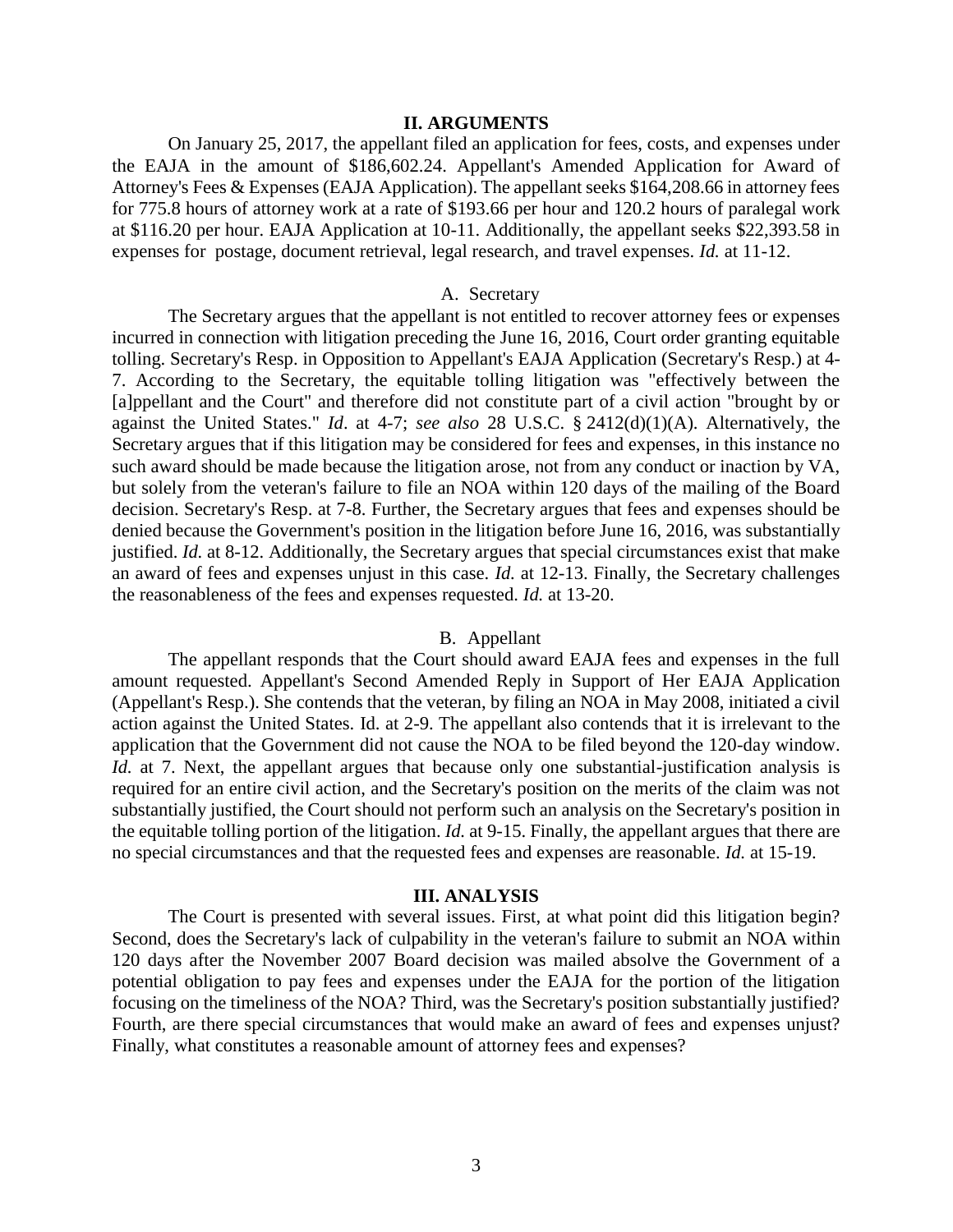## A. Eligibility Under the EAJA

Under the EAJA, the Court has jurisdiction to award reasonable attorney fees and expenses to an applicant who submits a timely application (1) showing that the applicant is a prevailing party "in any civil action . . . brought by or against the United States"; (2) showing that the applicant is "eligible to receive an award"; (3) containing a statement of "the amount sought, including an itemized statement from any attorney  $\dots$  stating the actual time expended and the rate" charged<sup>2</sup>; and (4) alleging that the position of the United States was not substantially justified.<sup>3</sup> See 28 U.S.C. § 2412(d)(1)(A), (1)(B), (2)(b); (2)(F); U.S. VET. APP. R. 39; *Scarborough v. Principi*, 541 U.S. 401, 407-08 (2004); *Cullens v. Gober*, 14 Vet.App. 234, 237 (2001) (en banc). If the Court finds special circumstances that would make an award unjust, the Court will not grant fees and expenses. *See* 28 U.S.C. § 2412(d)(1)(A).

A "civil action . . . brought by or against the United States" includes "proceedings for judicial review of agency action." *Id.* A prevailing party to a civil action is one who has "succeeded on any significant issue in litigation which achieve[d] some of the benefit . . . sought in bringing suit." *Tex. Teachers Ass'n v. Garland Indep. Sch. Dist.*, 489 U.S. 782, 791-92 (1989); *see also Buckhannon Bd. & Care Home, Inc. v. W. Va. Dep't of Health & Human Res.,* 532 U.S. 598, 603 (2001) (to be prevailing, a party must "receive at least some relief on the merits of his claim"). An appellant who secures an agency remand is a prevailing party if "(1) the remand was necessitated by or predicated upon adminstratrive error, (2) the remanding court did not retain jurisdiction, and (3) the language in the remand order clearly called for further agency proceedings." *Blue v. Wilkie,* No. 15-1884(E), 2018 WL 2230562, at \*4 (U.S. Vet. App. May 16, 2018); *see also Gurley v. Peake*, 528 F.3d 1322, 1326-28 (Fed. Cir. 2008) ("The mere fact that the remand was by agreement does not bar a finding of prevailing party status," so long as the remand was predicated upon administrative error discerned by the courts or conceded by the United States).

The Secretary's position is "substantially justified" when it is founded upon a "reasonable basis in both law and fact." *Pierce v. Underwood*, 487 U.S. 552, 565 (1988). Where a party alleges that the Secretary's position was not substantially justified, the burden shifts to the Secretary to prove substantial justification. *Stillwell*, 6 Vet.App. at 301. In *Comm'r, I.N.S. v. Jean*, the Supreme Court held that only one "substantial justification" analysis is required for the entirety of a litigation; no additional findings are required for each distinct stage. 496 U.S. 154, 158-59 (1990). The Court noted that a fee award "presumptively encompasses all aspects of the civil action," and that a "single finding that the Government's position lacks substantial justification . . . operates as a one-time threshold for fee eligibility." *Jean*, 496 U.S. at 160; *see also Sullivan v. Hudson,* 490 U.S. 877, 888 (1989) (where administrative proceedings are "necessary to the attainment of the results Congress sought to promote by providing for fees, they should be considered part and parcel of the action for which fees may be awarded").

 $\overline{a}$ 

 $<sup>2</sup>$  The fact that a party is represented pro bono, and hence does not "incur" any fees during litigation, does</sup> not preclude an award of fees and expenses under the EAJA. *Stillwell v. Brown*, 6 Vet.App. 291, 301 (1994) (citing *Phillips v. GSA,* 924 F.2d 1577, 1583 n.4 (Fed. Cir. 1991)).

<sup>3</sup> An application must be made within 30 days of the Court's judgment becoming final. *See* 28 U.S.C. § 2412(d)(2)(B). When a party is an individual, she is "eligible to win an award" under the EAJA if her net worth did not exceed \$2,000,000 at the time the civil action was filed. *Id*. Since it is not disputed that the appellant's application was timely or that she is eligible to win an award, the Court will not address these issues further.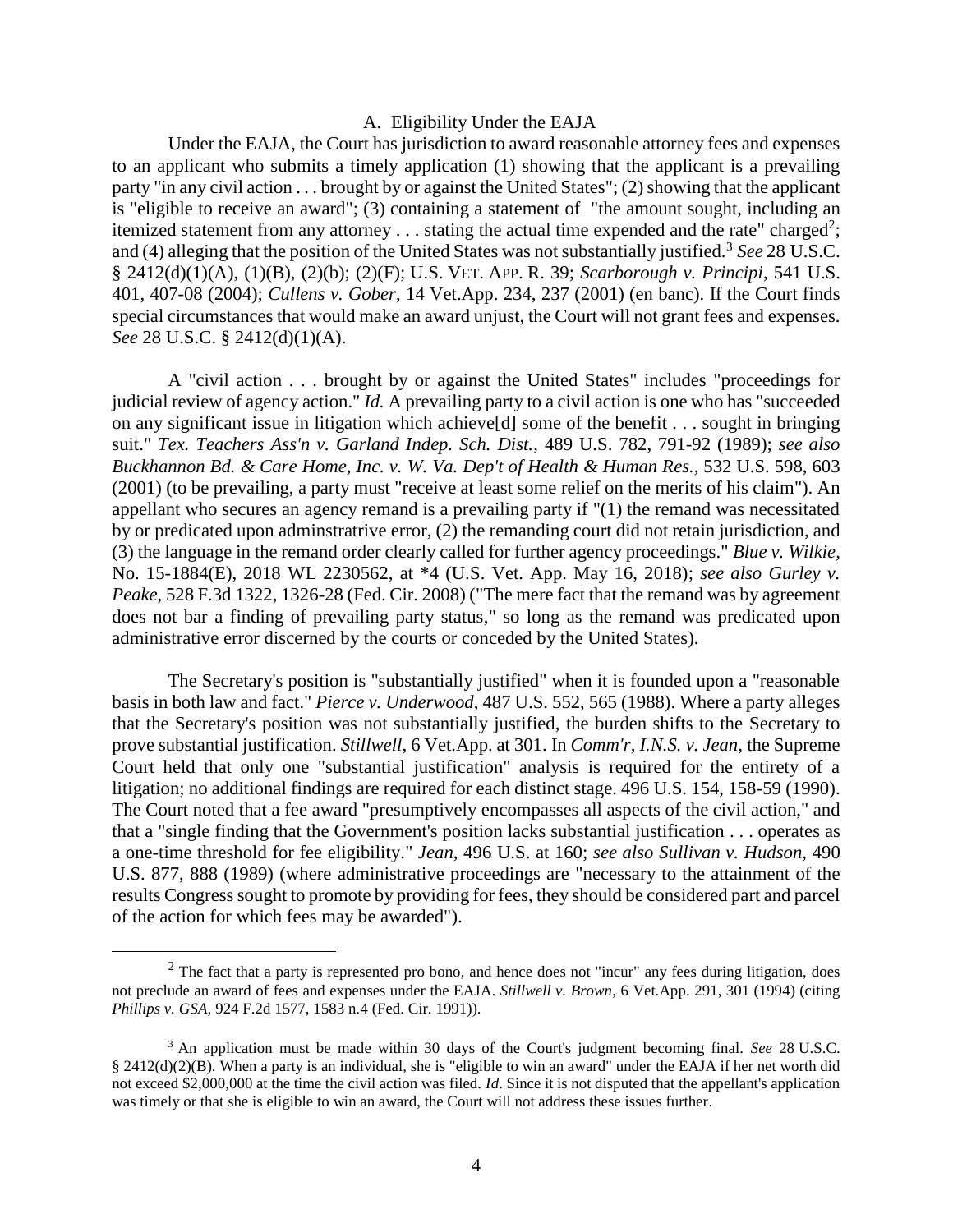Finally, special circumstances make an award under the EAJA unjust where the applicant has "unclean hands," meaning there were "notorious and repeated violations of . . . law." *Doria v. Brown*, 8 Vet.App. 157, 162 (1995) (citing *Oguachuba v. INS*, 706 F.2d 93, 98 (2d Cir. 1983)); *see also Brinker v. Guiffrida,* 798 F.2d 661, 667-68 (3d Cir.1986)). On the issue of special circumstances, the Secretary bears the burden of proof. *Doria*, 8 Vet.App. at 163.

# B. Application

The Court holds that the veteran's May 9, 2008, NOA commenced a civil action against the United States by initiating proceedings for judicial review of agency action. *See* 28 U.S.C. § 2412(d)(1)(A). While this litigation has had multiple phases, including litigation related to the timeliness of the appellant's NOA, each was part of a single overarching civil action appealing the merits of the underlying November 2007 Board decision. *See Jean*, 496 U.S. at 161-62 ("EAJA . . . favors treating a case as an inclusive whole, rather than as atomized line-items."). Therefore, the appellant is eligible to receive EAJA fees and expenses for the entirety of the litigation. The Secretary's contention that he was not to blame for the years of litigation over the timeliness of the NOA is irrelevant, as his culpability or lack of culpability has no effect on the fact that the equitable tolling phase is part of the entire civil action. *Id.*

Having found EAJA applicable, the Court concludes that the appellant is a prevailing party and the Secretary's position is not substantially justified, because this Court granted a joint motion for partial remand of the claim for further development based on the Secretary's concession that VA had failed to satisfy its duty to assist the appellant. *See* Nov. 3, 2016, Joint Motion for Partial Remand at 1-8; *see also Blue,* 2018 WL 2230562, at \*4.

Finally, the Secretary has failed to persuade the Court that special circumstances weigh against an award of fees and expenses. *See Doria*, 8 Vet.App. at 162. The Secretary argues that it would be unfair to the Government and taxpayers to pay for litigating equitable tolling, because the litigation arose from the veteran's inability to file his NOA. Secretary's Resp. at 12-13. While the Court understands the Secretary's general interest in protecting the public fisc, that interest must be "subordinate to the specific statutory goals of encouraging private parties to vindicate their rights." *Jean*, 496 U.S. at 164-65. The Secretary has provided no other argument why an award of EAJA fees is inequitable, and thus on this issue he has not met his burden of persuasion. *See Doria*, 8 Vet.App. at 163.

Because the appellant executed a fee agreement with Arnold & Porter on August 24, 2012, the Court holds that the appellant is entitled to reasonable fees and expenses under the EAJA beginning August 24, 2012.

### C. Other Matters

Typically, once the Court determines that an appellant has met the threshold requirement for receiving EAJA fees and expenses, the Court must determine the reasonableness of the fees and expenses. *See Uttieri v. Brown,* 7 Vet.App. 415, 418 (1995) (citing *Jean,* 496 U.S. at 160-61 (1990)). The Court "has wide discretion in the award of attorney fees under the EAJA." *Chesser v. West,* 11 Vet.App. 497, 501 (1998) (citing *Hensley v. Eckerhart,* 461 U.S. 424, 437 (1983)).